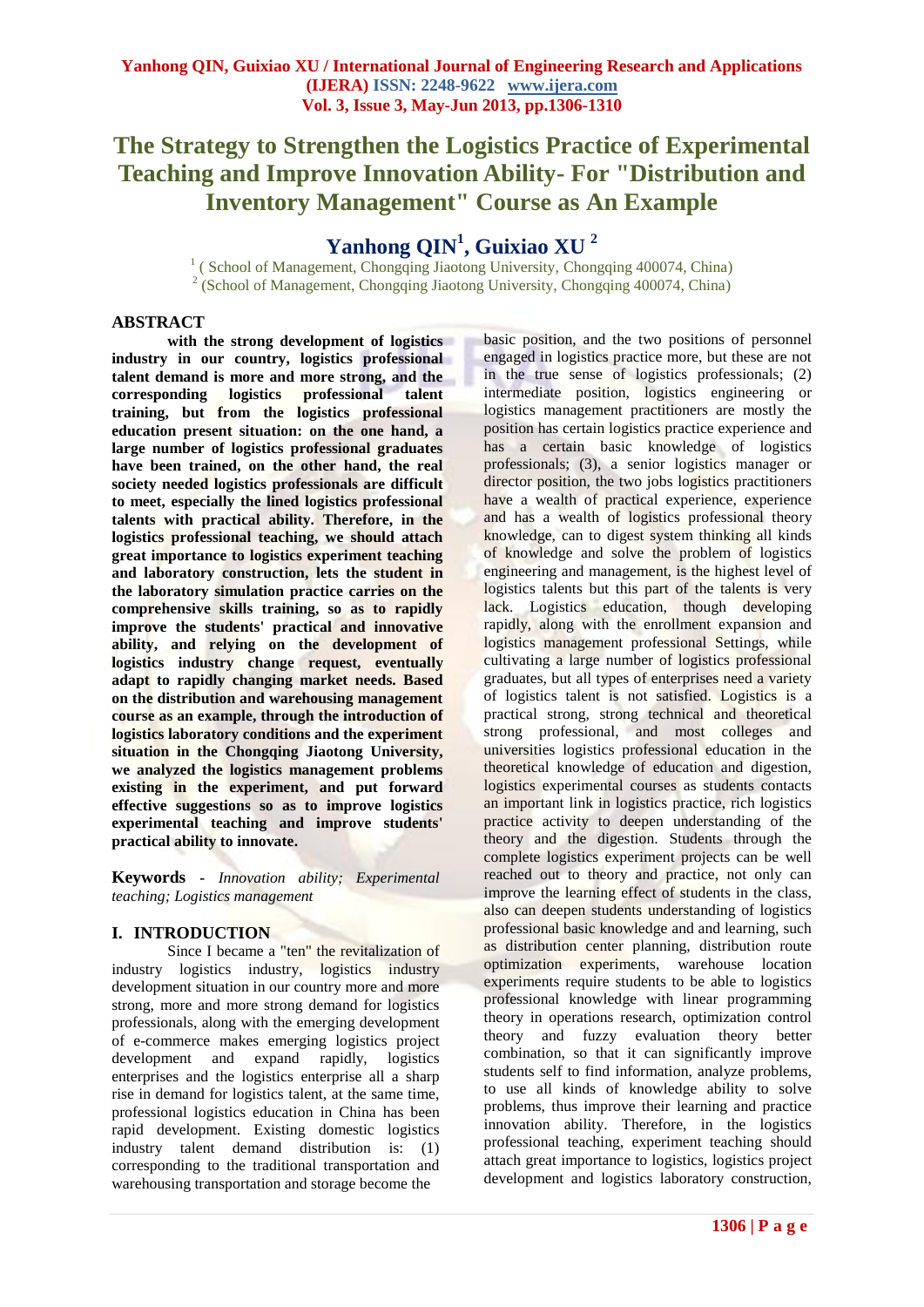lets the student in the lab simulation practice can rich logistics of comprehensive skills training, to increase interest in learning, improve the learning efficiency and achieve professional theoretical knowledge learning and practice operation skill training effective integration and unity, in order to improve the logistics practice ability and innovation ability of students, for students after graduation can well adapt to the logistics work to lay a solid foundation, to better meet the needs of the society for talents of logistics. Himself in Chongqing Jiaotong University, school of management as the distribution and inventory management theory and experimental curriculum on teachers, 5 years theory class 40 hours, 16 experimental school, the teaching object of logistics management professional undergraduate, general class of 2, at least 50 students, logistics experiment item including shipping route optimization, the beer game, the location of the center of gravity method and the analytic hierarchy process (ahp), a distribution network shortest path and capacity arrangement. Therefore, this article will take the shipping and warehouse management course as an example shows how to improve the logistics professional logistics experiment with the students' practical ability to innovate.

## **II. CHONGQING JIAOTONG UNIVERSITY LOGISTICS EXPERIMENTAL CONDITIONS**

Chongqing Jiaotong University, school of management has established the multimodal transport, port logistics sand table simulation laboratory laboratory and stereo warehouse system laboratory and invest a lot of money to buy a lot of logistics software, such as ERP, vehicle scheduling software, beer game, multimodal transport, physical distribution software and E road logistics management software; In hardware aspect, the introduction of automated multi-layered storehouse system, tray bungalow warehouse system, international cargo transportation system and container yard operation system, etc., as well as related software system matching the hardware facilities, such as in the automation stereoscopic warehouse is introduced involving suppliers, manufacturers, distributors and third-party logistics supply chain management system, using the system for order processing, production, cargo warehouse management and distribution of goods distribution, etc. As a result, the logistics experiment teaching has begun to take the required hardware and software implementation of the equipment, lay a foundation for good logistics experiment teaching. In Chongqing Jiaotong University logistics management professional institute of management as a shipping and warehouse management on theory and experiment course teacher for five years, theory of 40 hours, 16 classes of experimental teaching

object for logistics management professional undergraduate, generally for 2 class, at least 50 student (now recruit students scale, average of 4 class, at least 110 students), logistics experiment projects including distribution route optimization (2 hours), beer game (2 hours), center of gravity method (2 hours) and analytic hierarchy process (ahp) location (4 hours), distribution network shortest path (2 hours) and capacity (4 hours). Due to laboratory space restrictions, in every time before experiment, generally the experimental principle, experimental related operations in the classroom<br>teaching steps and process, the expected teaching steps and process, the experimental results for all students, then students in the stipulated time to the designated laboratory for experiments.

## **III. THE DISTRIBUTION AND INVENTORY MANAGEMENT PROBLEMS EXISTING IN EXPERIMENT COURSE**

Distribution and warehousing management of experiment course covers the project mainly on stereo warehouse system laboratory of the college of management, though the laboratory in the aspects of hardware and software is more perfect, but I found in the experiment teaching process, there are some problems, such as hardware is all but experimental equipment single number not to a class of students to carry out the experiment at the same time; Experiment content hasn't put the important job of logistics, circulation processing and logistics laboratory; Also no more perfect logistics lab manual; Ignore the logistics experiment teaching evaluation; Experimental course examination way mainly according to the students to submit the test report, inspection way too single, exist the phenomenon of plagiarism

(1) The experiment equipment of single units is not enough. Lab is full in the hardware aspect, but ignored the experimental equipment of single units to the students of class a at the same time the feasibility of trying out an experiment, it is not able to achieve student performance in practical operation, which hinders their understanding all kinds of logistics equipment and related operating skill. In software aspect, for example, generally USES the computer to experiment, the experimental project is below 50 students can experiment at the same time, and now the size of 110 people, so it is difficult to experiment at the same time, and the professional class teacher is difficult to in the limited time to guide every classmate, unable to communicate with them in time logistics design scheme. In addition, for the distribution and inventory management of experimental projects mainly in three-dimensional warehouse and bungalows, due to the 3 d warehouse and bungalows built in the same laboratory, laboratory area of about 150 square meters. As stereoscopic warehouse is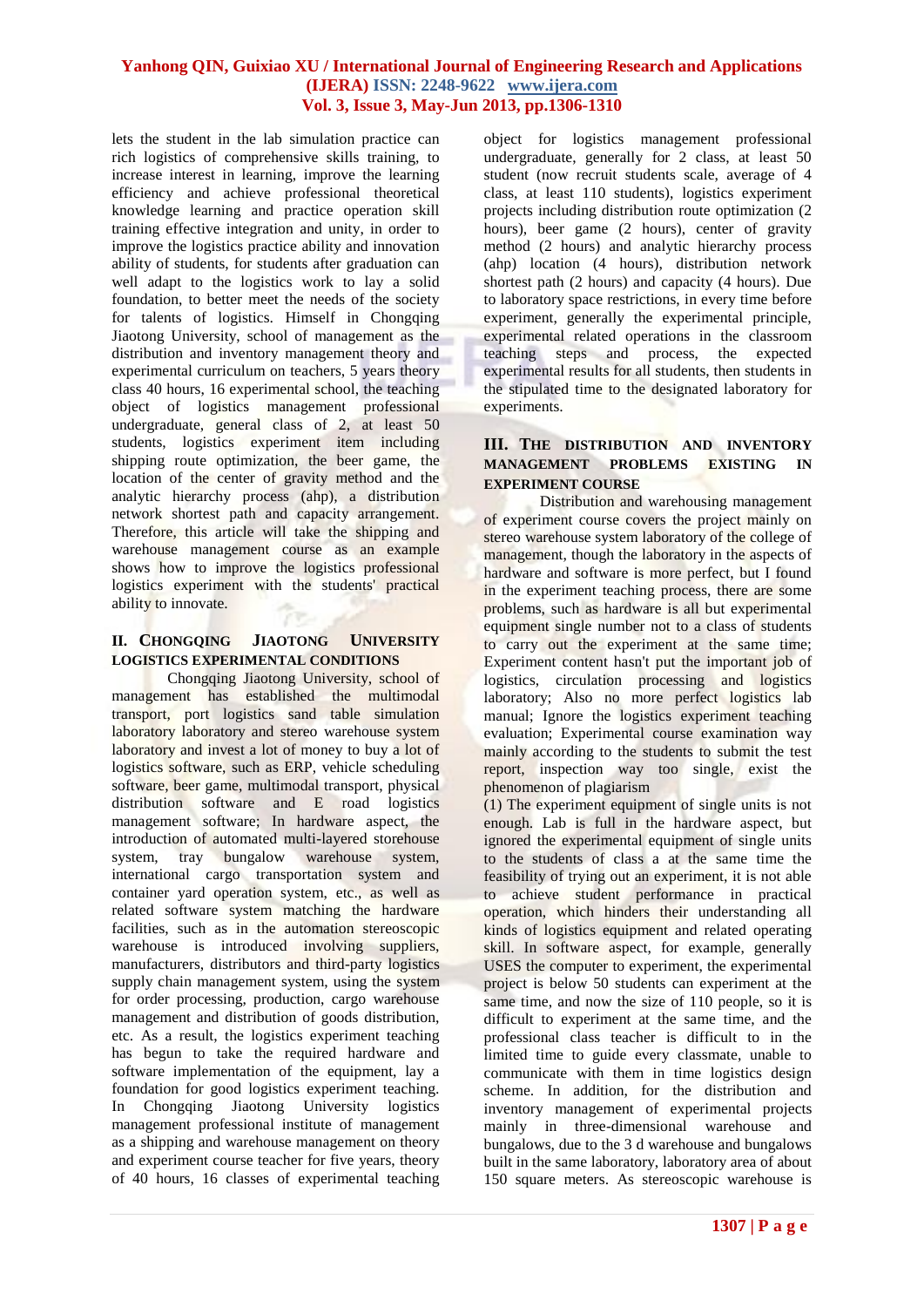high investment, investment of automation stereoscopic warehouse in more than 3 million, so the school only purchase a roadway type automatic stacking machine, two rows of shelves, a sorting mouth, a computer, two automatic conveyor belt,<br>and involved in three-dimensional storage involved in three-dimensional storage experiment courses, the students can only visit, or watch the teacher the whole pickup operation, storage, delivery process, to a certain extent, limit the part or all of the students fully understand as basic logistics functions - warehousing facilitie.

(2) Insufficient experiment equipment using, too much idle time. Logistics laboratory basic management department were not open to the public, mainly for the use of the college logistics management professional students experiment, and logistics management professional course mainly includes: transportation economics, logistics and warehouse management, inventory control and management, the third party logistics, distribution center planning, multimodal transport, project procurement and management, etc., of which only a few course experiment involved, therefore, the logistics laboratory hardware equipment, especially equipment often idle. Such as warehouse laboratory a semester may visit a few times, and for logistics sand table laboratory is used less.

(3) The experiment item is too little, such as processing and related experiments. Current experimental project mainly including inventory optimization, distribution center operations simulation, shipping route optimization, electronic label chosen, RFID, simulation, automatic stereoscopic warehouse access view, etc. In addition, many emerging high value-added logistics operations such as circulation processing, logistics, finance, warehouse receipt pledge business is more and more become the main profitable business of logistics enterprises. Such as circulation processing business is more and more become an important business distribution and warehousing enterprises or link, thus reduce logistics cost, improve logistics efficiency, but in the existing logistics laboratory, haven't this important logistics homework should be brought into the logistics laboratory.

(4) Lack of logistics lab manual, a single course examination way. Because many students in the process of logistics experiment teaching can't very good for a limited time effectively absorb and master of experiment content, therefore, should prepare logistics lab manual, so that the students can effectively use logistics experiment under the lesson guide to master and consolidate the content of the experiment. Experimental course examination in general is mainly based on students to submit the test report, but I found, in the process of teaching students to submit the test report done especially in the form of personal experiment report exist the phenomenon of plagiarism.

(5) The lack of logistics experimental teaching evaluation. This is an important link in logistics experimental curriculum, and teachers' organization and the important content of teaching practice. Through quantitative evaluation on the students of experiment teaching, experiment, examination, also including process evaluation, and analyzes the evaluation results, to find the right logistics evaluation measures and operation basis for the development of curriculum, experiment and analyzes the evaluation results, so that to improve the logistics experiment course. Now schools lack of experimental teaching evaluation system of logistics, stay on the students after the experiment in a laboratory reports, experiment evaluation as the basis.

## **IV. IMPROVE LOGISTICS EXPERIMENTAL TEACHING TO IMPROVE STUDENTS' PRACTICAL INNOVATION ABILITY COUNTERMEASURE**

(1) Increasing logistics simulation software, and to participate in intercollegiate resources sharing. Owing to lack of experimental equipment of single units, especially the stereoscopic warehouse, and warehouse's investment is too high, running cost is also high, such as the automation stereoscopic warehouse running for an hour, the power consumption to tens of thousands of, if want to change a easy wear parts, still have hundreds of yuan, even hundreds of yuan, these high costs are often turned off school and leadership. But the cost of computers and software are much lower, so the school can take main investment to build logistics logistics simulation software simulation platform to purchase more computers and related software. Through the logistics simulation software, let the student to study the logistics business process and the method and principle of logistics management. Through software simulation in logistics process is to let the students play different roles, such as suppliers, manufacturers, retailers, the shipper, the carrier, the third party logistics, etc., so as to let the student to the color of the decision-making, operation and running, let them in the logistics software simulation of all kinds of logistics processes such as supply, procurement, production, warehousing, transportation, distribution and sales, and fully understand and know. In addition, can also to participate in intercollegiate resources sharing, chongqing have a lot of vocational and technical college has more complete, more number of hardware facilities, such as chongqing city vocational college of management, the electronic engineering vocational college, etc., they have a strong logistics experimental base of software and hardware, and can satisfy the need of students more logistics experiment.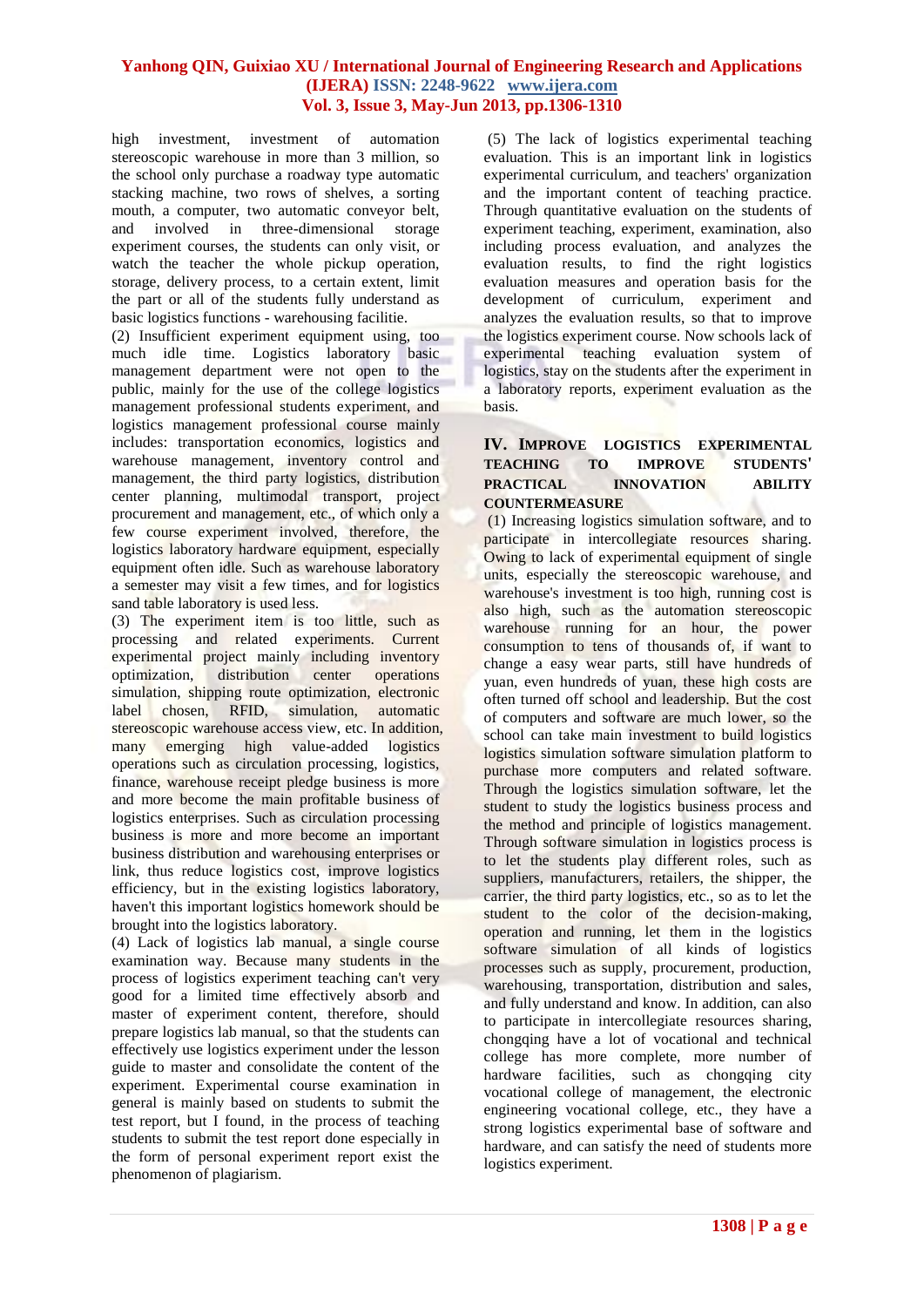(2) The increased openness to experiment, improve equipment utilization. To carry out the open practice teaching, share resources and make full use of logistics laboratory. Open practice teaching makes the students no longer subject to arrangements, laboratory schedules and the limitation of the experimental project arrangement, completely according to their interests and the needs of the development of learning designed experiment, experiment independently. Experiment content from a single lab assignments into creative practice, comprehensive experimental form is varied, the results more practical and attractive. Hard software device makes the laboratory opening experimental teaching through various channels, such as free time, such as network open work, improved utilization of laboratory resources, but also greatly improve the students' ability to analyze and solve problems. In addition, can also be innovative experiment such as logistics laboratory is used to design contest. Launched by Chongqing Jiaotong University logistics association, for example, to undertake and support under the auspices of the cimc logistics co., LTD. Chongqing named "cimc cup" contest of design of logistics has been successfully held five sessions. All the design cases are generally tied to the side of real practical business problems faced by logistics enterprises as the research case, and then the students through the analysis of the problems existing in the case, personally, practical investigations to understand relevant link of logistics equipment and logistics and the present situation of logistics enterprise, and connecting with the basic knowledge of what they learn various and logistics professional knowledge to analyze the problems facing, and puts forward the solution. In the process of problem solving, can let them to use logistics laboratory hardware software simulate real logistics link, thus better pointed out the advantages and the deficiencies of the design as well as the need to improve place, so that we can develop the students' self study, self study ability, and can cultivate the students' heuristic scientific way of thinking, arouse their learning initiative and creativity.

(3) To understand enterprise actual demand, increasing the experimental project. At this stage, due to the business risk of the enterprise is very big, most companies don't want to let students participate in the actual logistics operation and management process, lead to students at the graduation practice stage, and all kinds of professional practice class, just stay on the visit, the status of facilities, ability to understand the workings of the logistics each link, all kinds of facilities of usage, and can't participate in the actual management of the logistics activity. So can arrange part of the teacher and the enterprise to fully communicate and understand the actual logistics demand of enterprises, develop some conforms to the enterprise requirements of experiment item, lets the student at the scene of the experiment simulation of logistics management play a certain role, so that students can gain actual engagement, make basic theory, basic methods they learned in class and the professional basic skills get full inspection and use, improve the quality and ability of comprehensive use.

(4) Logistics lab manual shall be prepared and enrich curriculum appraisal way. Let everyone know in advance before experiment teaching experiments about content and refer to the related knowledge and operation, require students to experiment according to the logistics guide, hand in your report preview the report content should be related to this experiment, the form can be varied. Draw experiment charts to be used in advance, for example, this experiment may encounter difficulties, the experiment teachers help only asked to solve problems and so on. As a teacher in the lab for explaining the operation of the detailed principles and steps, students also can undertake relevant operating at the same time, due to prior to collect related experimental data and related thinking, they can from the fully interactive and experimental teachers, change students' passive learning status, to make the students taught by mechanical simulation of the teacher in the experiment to positive thinking and operation steps, exercise students "brain" and "hands-on", increase the interest in learning, improve the learning efficiency. In addition, should enrich experiment course examination way, such as experiment object not only contains the experiment report grades, should also include the experiment preview report data, experiment preparation, experiment operation process of experimental project of positive performance and innovation as the basis of test scores.

(5) The experimental teaching evaluation should pay attention to logistics. General logistics education assessment is to evaluate the teachers' classroom education, such as network assessment, to improve the education of the teachers' teaching methods. In logistics experiment link lack of logistics experimental teaching evaluation, teachers also lack of logistics experiment effect evaluation for students. Therefore, we should increase the logistics link of experiment teaching of teachers evaluation to improve logistics experiment teaching method, it should also increase the students' experiment process evaluation, such as the degree of positive students to participate in the experiment, the extent of the collected data before experiment, experiment plan in the design and improvement of experiment schemes through the experiment, so as to actively encourage students to think for preparation experiment, data collection, design, architecture, experiment steps, improve the efficiency of their